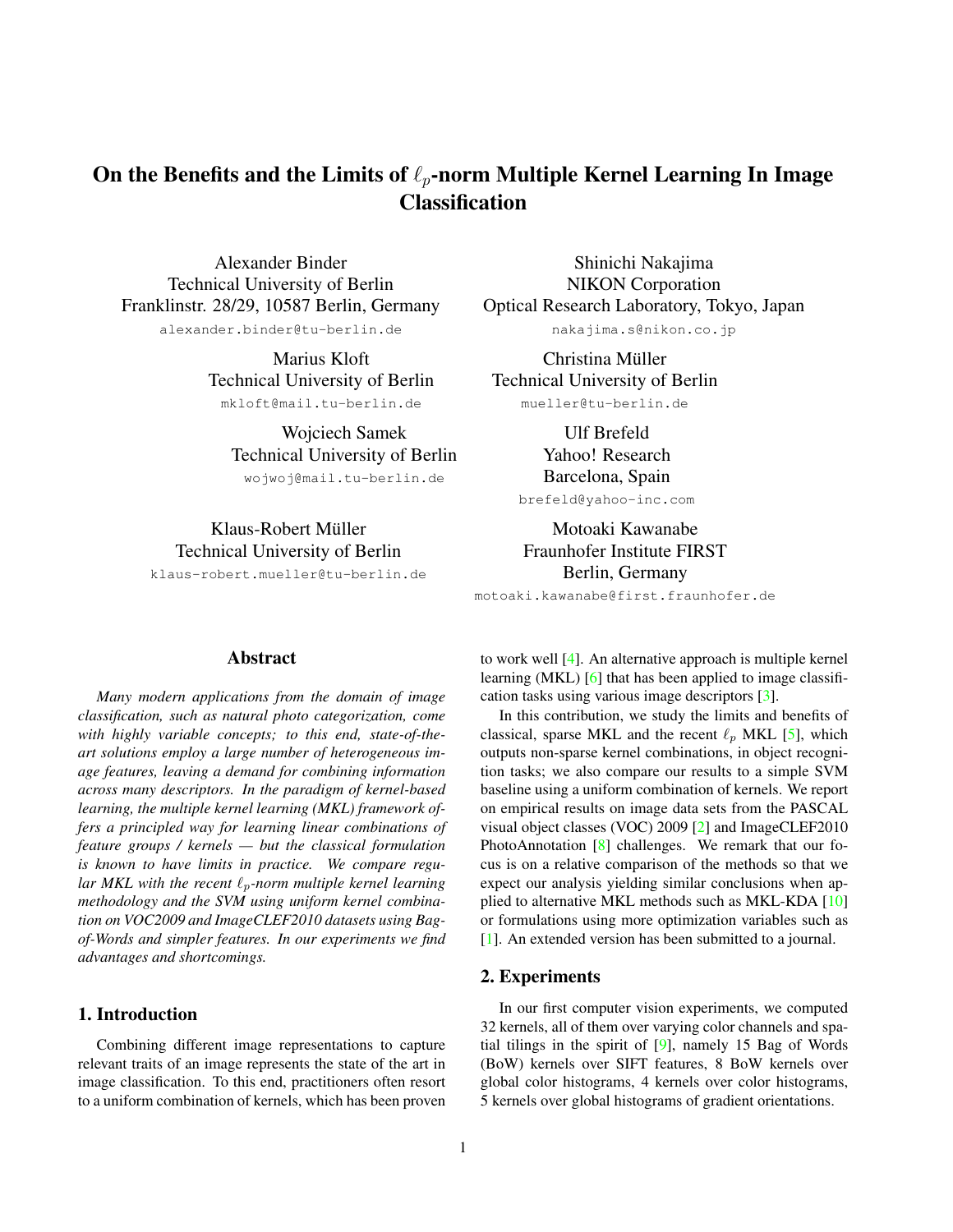<span id="page-1-6"></span>Table 3. Average AP scores on the VOC2009 test data set with class-wise selected  $\ell_p$ -norm by AP scores on the training set.

<span id="page-1-3"></span>

| $\infty$ | $\{1,\infty\}$ |       | $\{1.125, 1.333, 2\}$ $\{1.125, 1.333, 2, \infty\}$ $\{1, 1.125, 1.333, 2\}$ all norms from the left |       |       |
|----------|----------------|-------|------------------------------------------------------------------------------------------------------|-------|-------|
|          | 55.85 55.94    | 56.75 | 56.76                                                                                                | 56.75 | 56.76 |

Table 4. Average AP scores on the ImageCLEF2010 training data set obtained by cross-validation with class-wise selected  $\ell_p$ -norm.

<span id="page-1-4"></span>

| $\propto$      | $1, \infty$    | . .333. 2}-<br>$1.125$ , $^{\circ}$ | $\{1.125, 1.333, 2, \infty\}$ | , 1.125, 1.333, 2 | all norms from the left |
|----------------|----------------|-------------------------------------|-------------------------------|-------------------|-------------------------|
| 39 11<br>-6.68 | $39.33 + 6.71$ | 6.80                                | $\frac{1}{1}$<br>\Ч           |                   | 6.88                    |

<span id="page-1-1"></span>Table 1. Average AP scores attained on the VOC2009 test data. The average kernel is denoted as  $\ell_{\infty}$ .

| Ł1         | 25    | $\ell_1$<br>.333 | l9.   | 'M) |
|------------|-------|------------------|-------|-----|
| 58<br>71 . | 56.43 | 56.70            | 56.34 |     |

<span id="page-1-2"></span>Table 2. Average APs for ImageCLEF2010 data obtained by crossvalidation. Standard deviations lie in 5.87 for  $\ell_1$  to 6.68 for  $\ell_{\infty}$ 

| $\ell_{1\,125}$ $\ell_{1\,333}$                       | $\ell_2$ | $\ell_{\infty}$ (SVM) |
|-------------------------------------------------------|----------|-----------------------|
| $37.32$ $39.51 + 6.67$ $39.48$ $39.13$ $39.11 + 6.68$ |          |                       |

From Tables [1](#page-1-1) and [2,](#page-1-2) we conclude that non-sparse MKL outperforms sparse MKL as well as the average kernel when one has to select one method for all classes. Tables [3](#page-1-3) and [4](#page-1-4) are based on selecting the class-wise best classifier by cross-validation. Comparing the two rightmost entries in them shows that MKL methods can achieve good performance without relying on average kernel SVMs, however gains are limited in terms of AP score. The difference between ImageCLEF and VOC data is that sparse  $\ell_1$ -MKL can achieve gains in the former. We thus on one hand conclude from this experiment that by the use of a non-sparse  $\ell_{p>1}$  regularizer MKL can moderately help performance in image classification.

#### 3. Discussion

As an interpretation of our results, we identify two arguments which favor average kernels and also one argument for learning kernel combinations.

#### 3.1. Randomness in BoW features

The first argument is the inherent randomness in the BoW kernel. To demonstrate this we recomputed the same BoW kernel ten times using k-means using initializations and the inherently randomized ERCF [\[7\]](#page-2-8). We can observe from Table [5](#page-1-5) that averaging these kernels improve performance over the best single kernel despite using always the same SIFT features as inputs. Strikingly, ERCF which shows a higher amount of randomness also yields a higher gains from averaging. This indicates one reason why sparse methods may fail.

#### 3.2. Learning Kernels versus Prior Knowledge

The second argument is the trade-off between using prior knowledge and learning kernel combinations. A higher

| Method                 | Best Single Kernel    | Sum Kernel        |
|------------------------|-----------------------|-------------------|
| VOC2009, k-Means       | AP: $44.42 \pm 12.82$ | 45.84 $\pm$ 12.94 |
| VOC2009, k-Means       | Std: 30.81            | 30.74             |
| VOC2009, ERCF          | AP: $42.60 \pm 12.50$ | 47.49 $\pm$ 12.89 |
| VOC2009, ERCF          | Std: 38.12            | 37.89             |
| ImageCLEF2010, k-Means | AP: $31.09 \pm 5.56$  | $31.73 \pm 5.57$  |
| ImageCLEF2010, k-Means | Std: 30.51            | 30.50             |
| ImageCLEF2010, ERCF    | AP: 29.91 $\pm$ 5.39  | $32.77 \pm 5.93$  |
| ImageCLEF2010, ERCF    | Std: 38.58            | 38.10             |

<span id="page-1-5"></span>Table 5. AP Scores and standard deviations showing amount of randomness in feature extraction: results from repeated computations of BoW Kernels with randomly initialized codebooks.

amount of prior knowledge reduces the potential of gains from learning methods. This can be shown by using a different kernel mixture with less BoW kernels which are known to be strong for VOC datasets. We observed for the latter a larger gap between  $\ell_{4/3}$ -MKL (AP: 52.33) and the average kernel SVM (AP: 50.33) but a lower best AP score in total compared to Table [1.](#page-1-1)

#### 3.3. Varying Informative Subsets Across Kernels

One argument for learning kernels is the hypothesis that typical computer vision kernels have subsets of data of varying size for which the kernel contains information. Using a method with a global kernel weight requires to weight the kernels accordingly. To analyze this we created synthetic data in which each kernel has a mutually disjoint subset of data  $n_k$  for which it is informative. A second experiment has been designed in a similar manner. Table [6](#page-2-9) shows the results.

Experimental Settings for Experiment 1 (3 kernels):  $n_{k=1,2,3} = (300, 300, 500), p_{+} := P(y = +1) = 0.25.$ The features for the informative subset are drawn according to  $f_i^{(k)}\sim$  $\int N(0.0, \sigma_k) \quad \text{if } y_i = -1$  $N(0.4, \sigma_k)$  if  $y_i = +1$ ,  $\sigma_k =$  $\int 0.3$  if  $k = 1, 2$ 0.4 if  $k = 3$ The features for the uninformative subset are drawn according to  $f^{(k)} \sim (1-p_+) N(0.0, 0.5) + p_+ N(0.4, 0.5).$ 

# References

<span id="page-1-0"></span>[1] L. Cao, J. Luo, F. Liang, and T. S. Huang. Heterogeneous feature machines for visual recognition. In *ICCV*, pages 1095–1102, 2009. [1](#page-0-0)